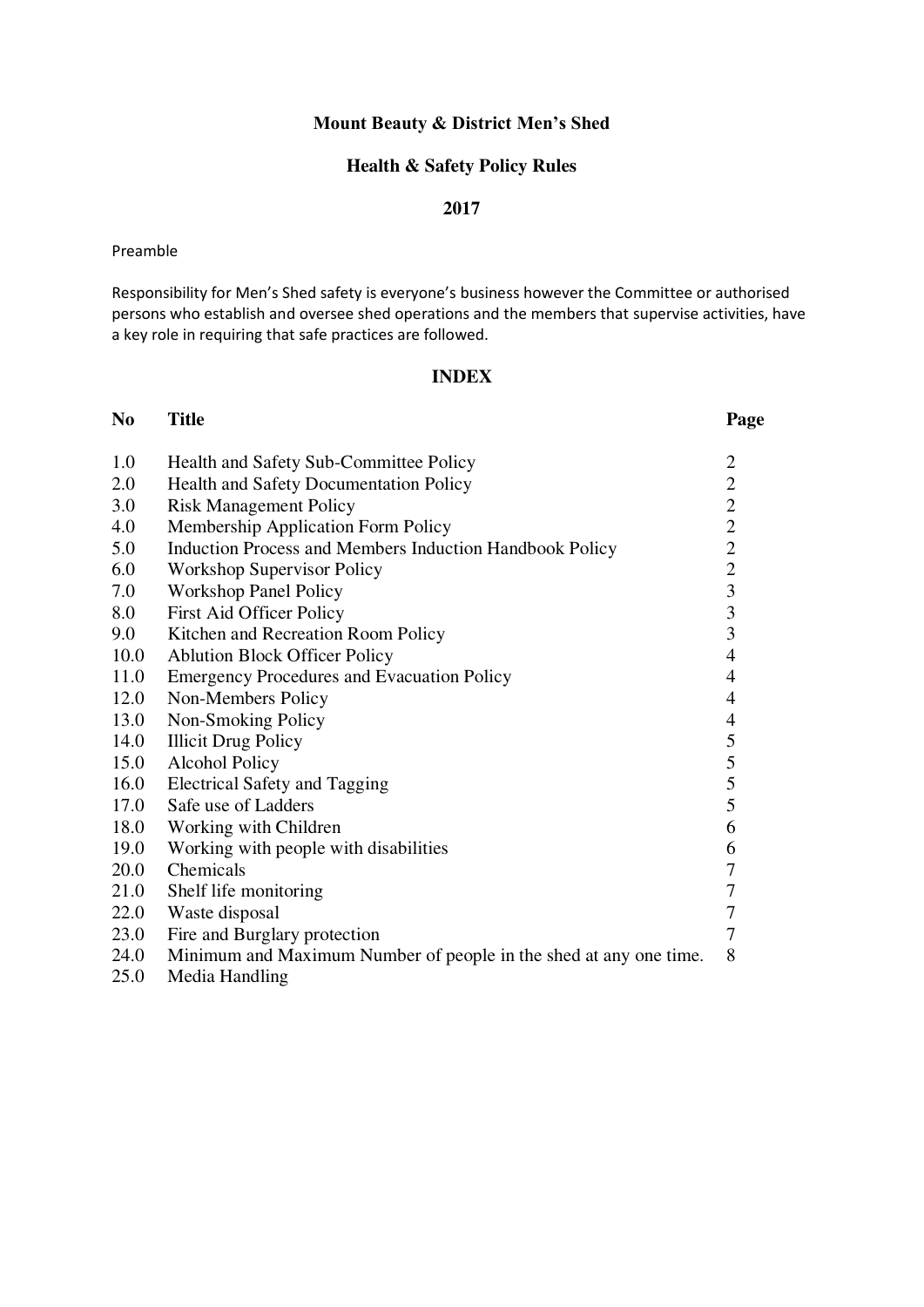# **Health & Safety Policy Rules**

## **1.0 Health and Safety Sub-Committee Policy.**

- 1.1 The General Committee will annually appoint a Health & Safety Sub-Committee to monitor, review an update the Sheds "Health & Safety" Policy.
- 1.2 The Health & Safety Sub-Committee shall consist of three members.
- 1.3 The Health & Safety Sub-Committee shall report to the General Committee.

# **2.0 Health and Safety Documentation Policy**

- 2.1 The Health and Safety Sub-Committee shall be responsible for the documentation of all Health and Safety policy rules.
- 2.2 A Health and Safety statement and a list of policy rules will be included in the Members Induction Handbook
- 2.3 A copy of the Health and Safety Rules will be kept on file and on the Sheds website (www.mountbeautymensshed.org.au).

# **3.0 Risk Management Policy.**

- 3.1 The Health and Safety Sub-Committee will use the Australian Men's Shed Associations Health and Safety Manual as a reference guide for Risk Management policies and procedures.
- 3.2 The Health and Safety Sub-Committee will conduct regular general safety audits on the workshop, ablution block, kitchen and recreation room areas.
- 3.3 Project leaders will conduct Job Safety Analysis on all major activities or projects conducted for and on behalf of the Shed either in the workshop or at outside locations.
- 3.4 Minor activities, or jobs, conducted by and for individual members do not require a Job Safety Analysis

# **4.0 Membership Application Form Policy.**

- 4.1 All new members are required to fill out a Membership Application Form.
- 4.2 The Membership Secretary is responsible for the Application Form.
- 4.3 All new membership applications are to be approved by the General Committee as indicated on the membership Application Form.
- 4.4 The Membership Secretary is responsible for extracting and monitoring Health & Safety information on the Application Form.

# **5.0 Induction Process and Members Induction Handbook Policy.**

- 5.1 All new members are to be introduced to the Shed via a mandatory Induction Process and a Members Induction Handbook.
- 5.2 The Health & Safety Sub-Committee is responsible for the production of the Induction Checklist and the Members Induction Handbook.
- 5.3 Any General Committee Member can conduct the Induction Process.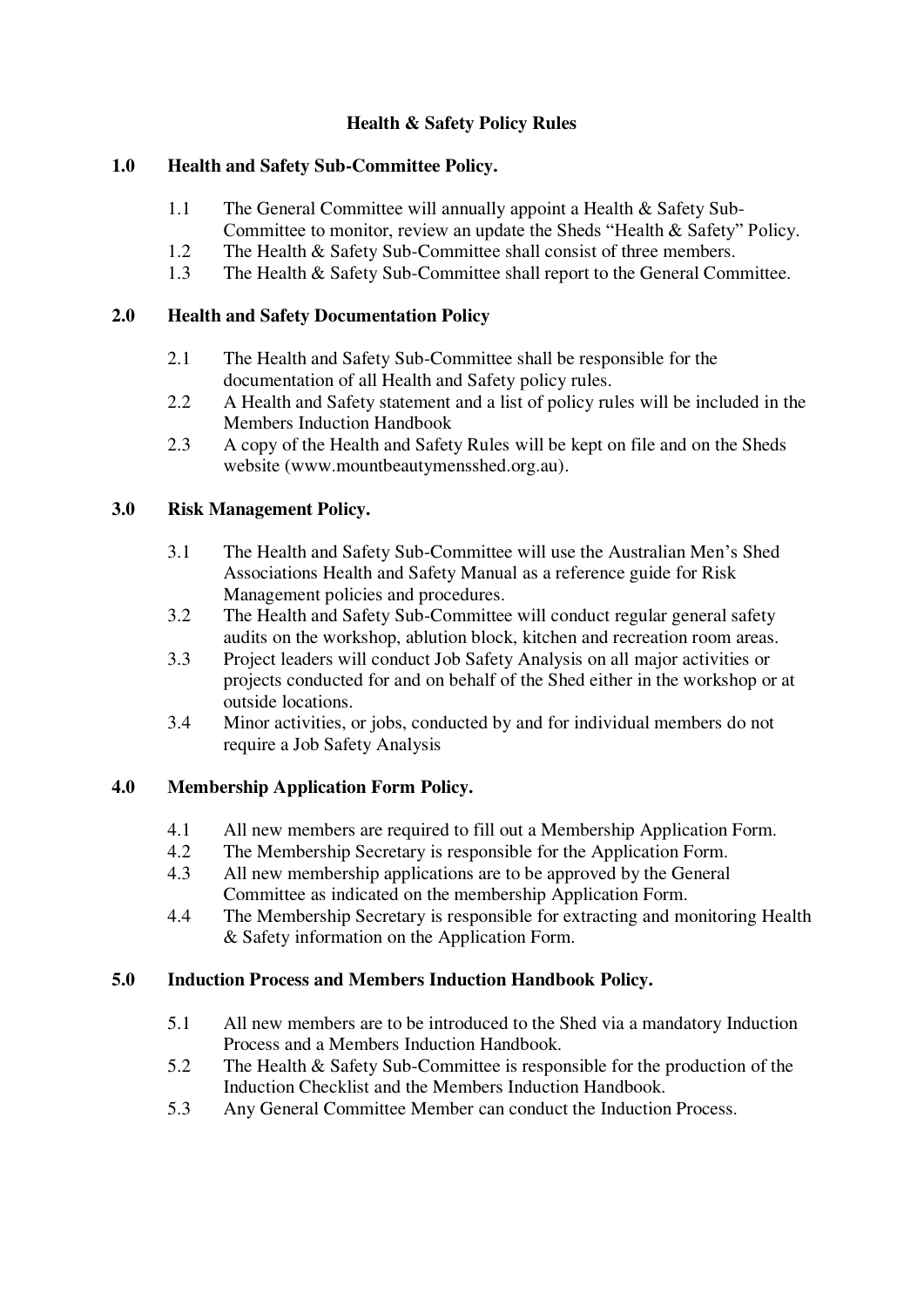## **6.0 Workshop Supervisor Policy**

- 6.1 The General Committee will annually appoint the Workshop Supervisors.
- 6.2 A Workshop Supervisor must be nominated whenever the workshop is open.
- 6.3 The Workshop Supervisor will ensure that,
	- 6.3.1 The workshop is kept clean and tidy with an emphasis of safety,
	- 6.3.2 The Workshop Supervisors Duty Statement is adhered to.
- 6.4 The Health & Safety Sub-Committee will produce and annually updated a Workshop Supervisors Duty Statement.

# **7.0 Workshop Panel Policy**

- 7.1 The General Committee will annually appoint a Workshop Panel
- 7.2 The Workshop Panel shall consist of at least three members<br>7.3 The Workshop Panel shall.
- The Workshop Panel shall,
	- 7.3.1 Conduct safety audits on all power tools and machinery in the workshop.
	- 7.3.2 Conduct maintenance schedules on all power tools and machinery in the workshop.
	- 7.3.3 Display "Safety Sheets" for all power tools and machinery on or near where the tool or machine is stationed or stored.
	- 7.3.4 Monitor an established "Out of Order" procedure where faulty and/or unsafe power tools and machinery is detected, tagged and either repaired or decommissioned.
	- 7.3.5 Monitor electrical safety and tagging.
	- 7.3.6 Conduct initial and periodic power tools and machinery operational procedures, safety and competency assessments on all existing and new members and record results on the member's personal file.
	- 7.3.7 Other duties agreed to with the General Committee.
- 7.4 The Health and Safety Sub-Committee will produce and annually update a Workshop Panels Duty Statement.

## **8.0 First Aid Officer Policy**

- 8.1 The General Committee will annually appoint a First Aid Officer
- 8.2 The First Aid Officer shall,
	- 8.2.1 Maintain a Fist Aid Kit in the Workshop
	- 8.2.2 Maintain a mobile First Aid Kit.
	- 8.2.3 Maintain the defibrillator machine.
	- 8.2.4 Maintain an Incident and Near Miss recording and reporting system.
	- 8.2.5 Other duties agreed to with the General Committee.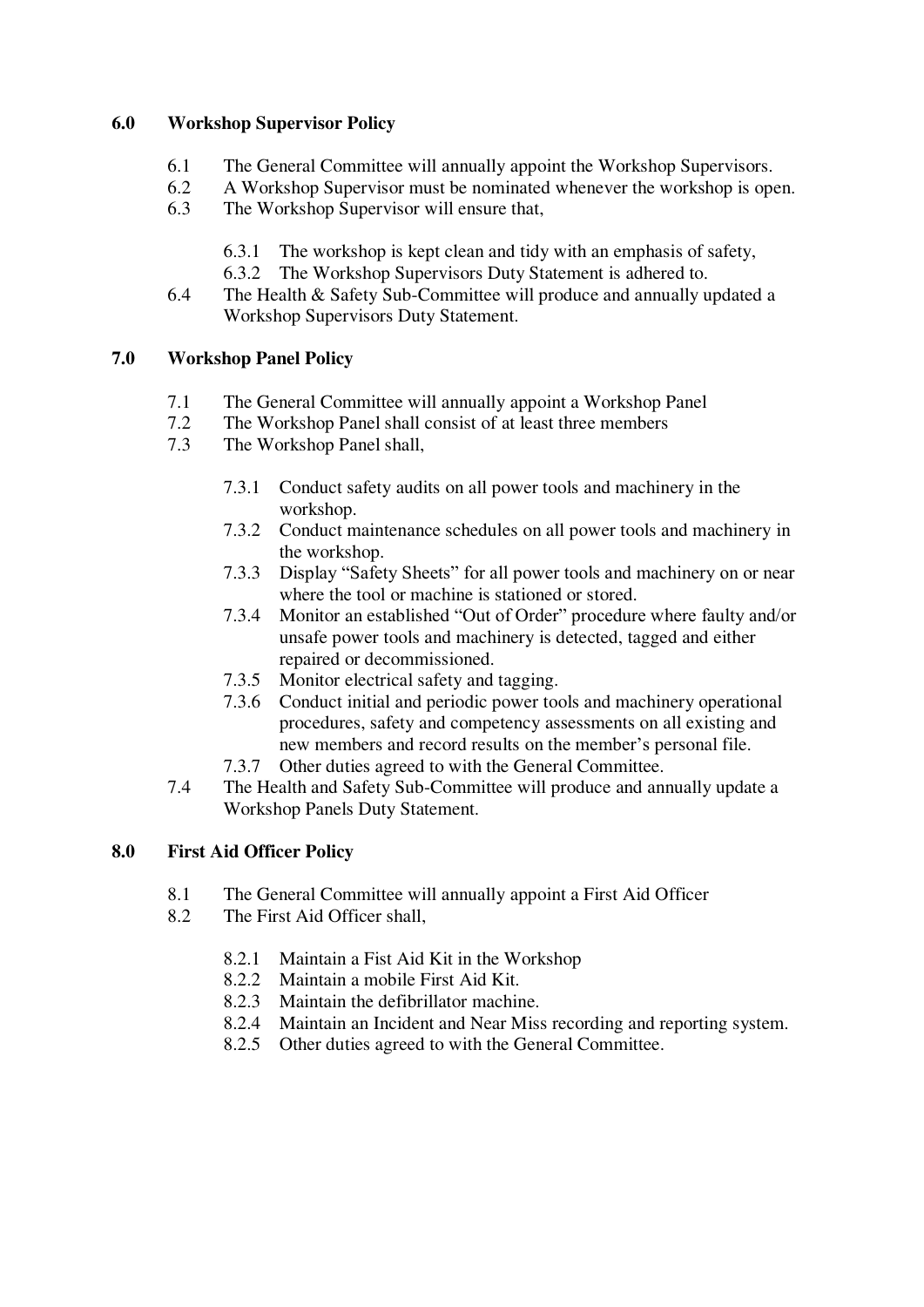## **9.0 Kitchen & Recreation Room Policy**

- 9.1 The General Committee will ensure that the Kitchen & Recreation Room is.
	- 9.1.1 Kept clean and tidy with an emphasis on health and hygiene.
	- 9.1.2 Provided with all necessary cleaning equipment and materials.
	- 9.1.3 Maintained in good order.
	- 9.1.4 Provided with Tea, Coffee, Sugar, Milk and biscuits and
	- 9.1.5 Control the use of the refrigerator and storage cupboards.

### **10.0 Ablution Block Policy.**

- 10.1 The General Committee will ensure that the Ablution Block is,
	- 10.1.1 Kept clean and tidy with an emphasis on health and hygiene.
	- 10.1.2 Provided with all necessary cleaning equipment and materials.
	- 10.1.3 Provided with toilet paper, paper hand towels and hand cleaning material.
	- 10.1.4 Maintained in good order and
	- 10.1.5 Control the use of the ablution block by outside organisations.

### **11.0 Emergency Procedures and Evacuation Policy.**

- 11.1 The Health and Safety Sub-Committee shall maintain a list of emergency contact phone numbers posted near the phone in the Recreation Room.
- 11.2 The Health and Safety Sub-Committee shall maintain adequate and suitable fire extinguishers in both the workshop and kitchen/recreation room areas.
- 11.3 The Health and Safety Sub-Committee shall maintain an appropriate emergency warning system, post appropriate evacuation maps near all exit doors and designate an appropriate safe assembly area.

### **12.0 Non-Members Policy**

- 12.1 The Health and Safety Sub-Committee shall maintain outside signage to direct all visitors to the main entrance door to the workshop.
- 12.2 All non-members are allowed to enter and walk through the workshop accompanied by a member.
- 12.3 Non-members, including visiting tradespeople, are not allowed to use any tools or machinery in the workshop unless approved by the Workshop Supervisor.

### **13.0 Non- Smoking Policy**

- 13.1 Smoking is not permitted within the Shed and within 4 metres of the building.
- 13.2 The Health and Safety Sub-Committee shall display appropriate non-smoking signage in the workshop, abolition block, kitchen, recreation room and near every exit door.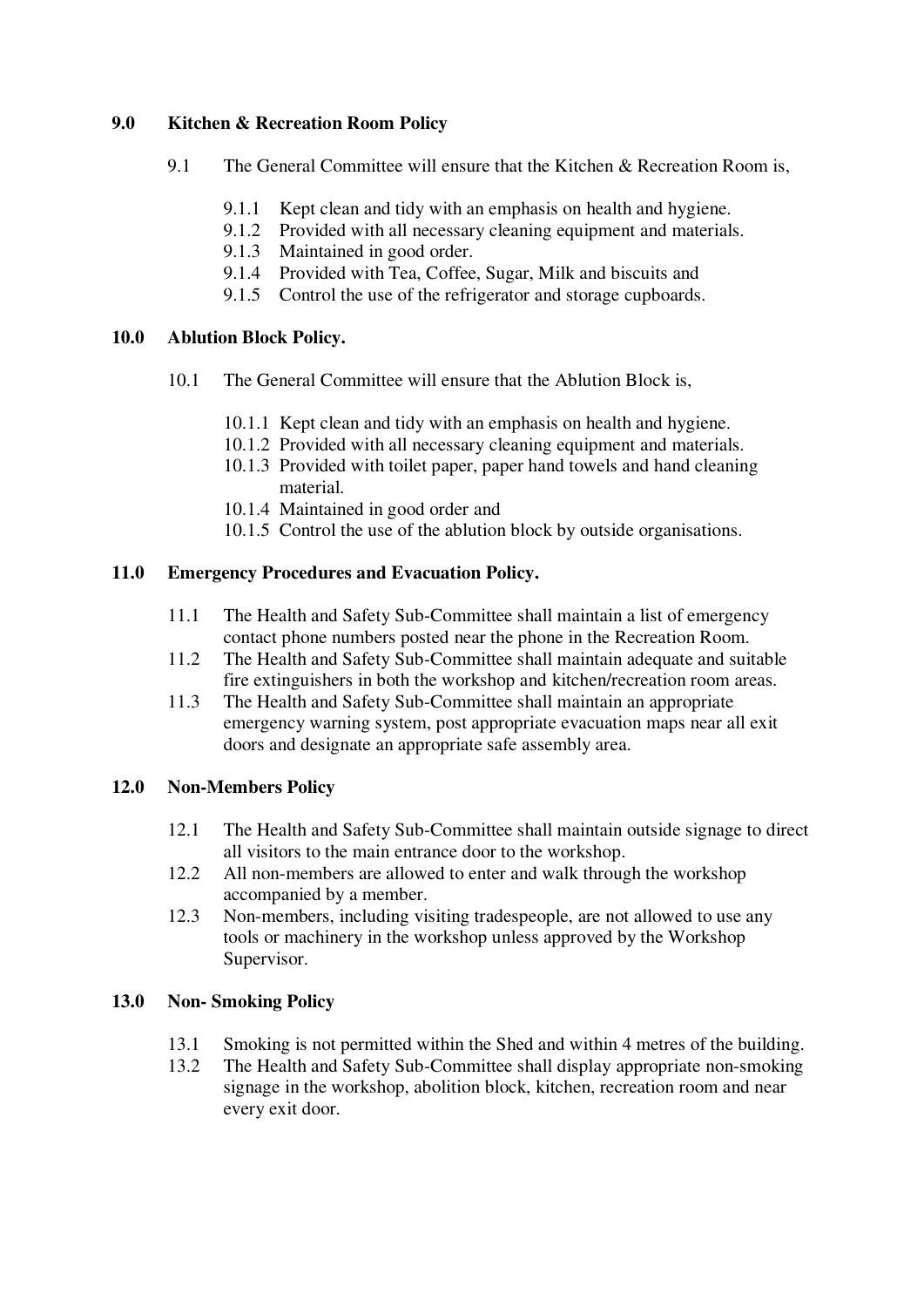## **14.0 Illicit Drugs Policy**

- 14.1 Illicit drugs are totally banned.
- 14.2 If a member brings illicit drugs to the Shed, or turns up at the Shed under the influence of illicit drugs, that member will be asked to leave by the Shed Supervisor and reported to the Sheds Executive Committee (President, Vice-President, Secretary & Treasurer).

## **15.0 Alcohol Policy.**

- 15.1 Alcohol is totally banned in the workshop.
- 15.2 If a member turns up at the Shed under the influence of alcohol that member will be asked to leave by the Shed Supervisor and reported to the Sheds Executive Committee (President, Vice-President, Secretary & Treasurer).
- 15.3 The General Committee is permitted to conduct a weekly BYO "Happy Hour" in the Kitchen/Recreation room area after the Workshop has been shut down for the day.

# **16.0 Electrical Safety and Tagging.**

- 16.1 The Electrical Safety and Tagging Policy to be monitored by the Workshop Panel (Policy 7.0)
- 16.2 All electrically powered tools, lamps, extension leads, transformers and other such equipment are to be tagged by a qualified person prior to use and then as required according to Australian Standards.
- 16.3 All defective electrical equipment must be immediately taken out of service, tagged "Out of Order" and either repaired or decommissioned.
- 16.4 All electrical installations, repairs or modifications must be done by a qualified person.
- 16.5 All power tools used on site (except for battery operated tools) will be protected at all times by an approved earth leakage protection device.
- 16.6 All general purpose outlets (supply points) including outlets fitted to, or supplied from, portable or mobile generating equipment should be protected by an earth leakage protection device.
- 16.7 Electrical extension leads, flexible cables and cords should be protected from damage at all times.
- 16.8 Inside the Shed, electrical leads that are intended to be in place for an extended period of time should be secured at a height not less than 2.4 metre.

## **17.0 Safe Use of Ladders.**

- 17.1 The Workshop Panel (Policy 7.0) to be responsible for making sure all Shed ladders are in good working order, safe to use and stored in a dry, well ventilated space protected from the weather.
- 17.2 When in use all ladders should be placed at a slope of 75 degrees to the horizontal and fixed securely at top and bottom to prevent movement.
- 17.3 If a ladder is used to access a work space or platform the top of the ladder must extend at least 1 metre above the platform or space.
- 17.4 Ladders must not be set up on scaffolding or elevated platforms to gain extra height.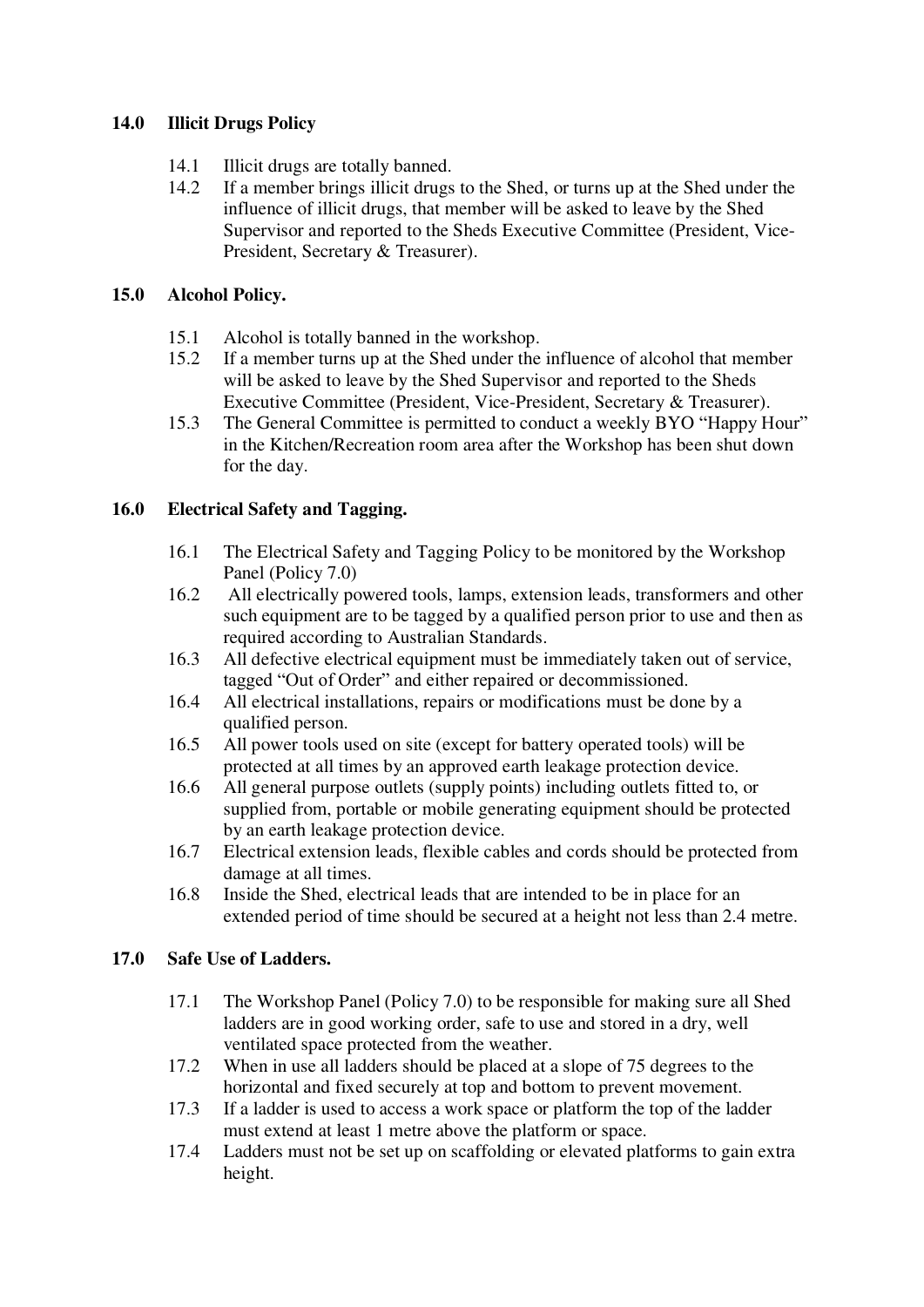- 17.5 Only one person is allowed on a ladder or steps at any one time.
- 17.6 Ladders should not be climbed higher than the third rung from the top and feet must not be more than 3.5 metre of the ground (Insurance provision).
- 17.7 A second person should be on hand to steady the ladder and this person should wear a hard hat for protection.
- 17.8 Use both hands to ascend or descend a ladder and all tools and materials which cannot be safely secured to the person's belt must be independently hoisted in an appropriate tool bag to the work location.
- 17.9 All work to be performed whilst facing the ladder.
- 17.10 The use of power tools on ladders is restricted to those tools which can be safely operated with one hand.
- 17.11 If tools are to be used at height then an appropriate ladder or scaffolding must be used.
- 17.12 Ladder locating brackets to be installed on both sides of the workshop building and used to gain ladder access to the workshop roof OR a stabilising bracket system that is attached to the ladder.
- 17.13 Ladder locating brackets to be installed, where applicable, on the mezzanine floor to gain access to the storage area.

## **18.0 Working with Children.**

- 18.1 The Shed may provide mentoring services to local school children.
- 18.2 All mentoring requests must be directed to, and negotiated by, the Sheds Executive Committee and ratified by the General Committee.
- 18.3 Only mentoring requests made by local school administration committees or their representative will be ratified.
- 18.4 A Consent Form from a parent/guardian/carer should be provided to the Shed Executive Committee prior to the commencement of a mentoring session(s).
- 18.5 Prior to commencement of any mentoring program a full Risk Assessment needs to be undertaken to understand the risks and legal requirements and how they can be managed.
- 18.6 All mentors must be approved by the Sheds Executive Committee and must hold a current Victorian "Working with Children Check".
- 18.7 All mentoring should be conducted in a space where the mentor and the student(s) are in full view of other shed members.
- 18.8 Under no circumstances should a Shed mentor be alone with a student in the Shed or its surrounds, in a vehicle or in a room/bathroom.
- 18.9 When two or more students are being mentored at the same time then a parent, guardian or school teacher should also be present.
- 18.10 Mentors must be advised to take care not to get into any "compromising" situations with students.

## **19.0 Working with people with disabilities.**

- 19.1 The Shed is responsible for giving all members with a disability the opportunity to participate in all Shed activities providing it can be done safely and without unduly expensive alterations.
- 19.2 During the "Induction Process" (Policy 5.0) a new member with a disability is encouraged to make their disability known to the Committee Member conducting the induction.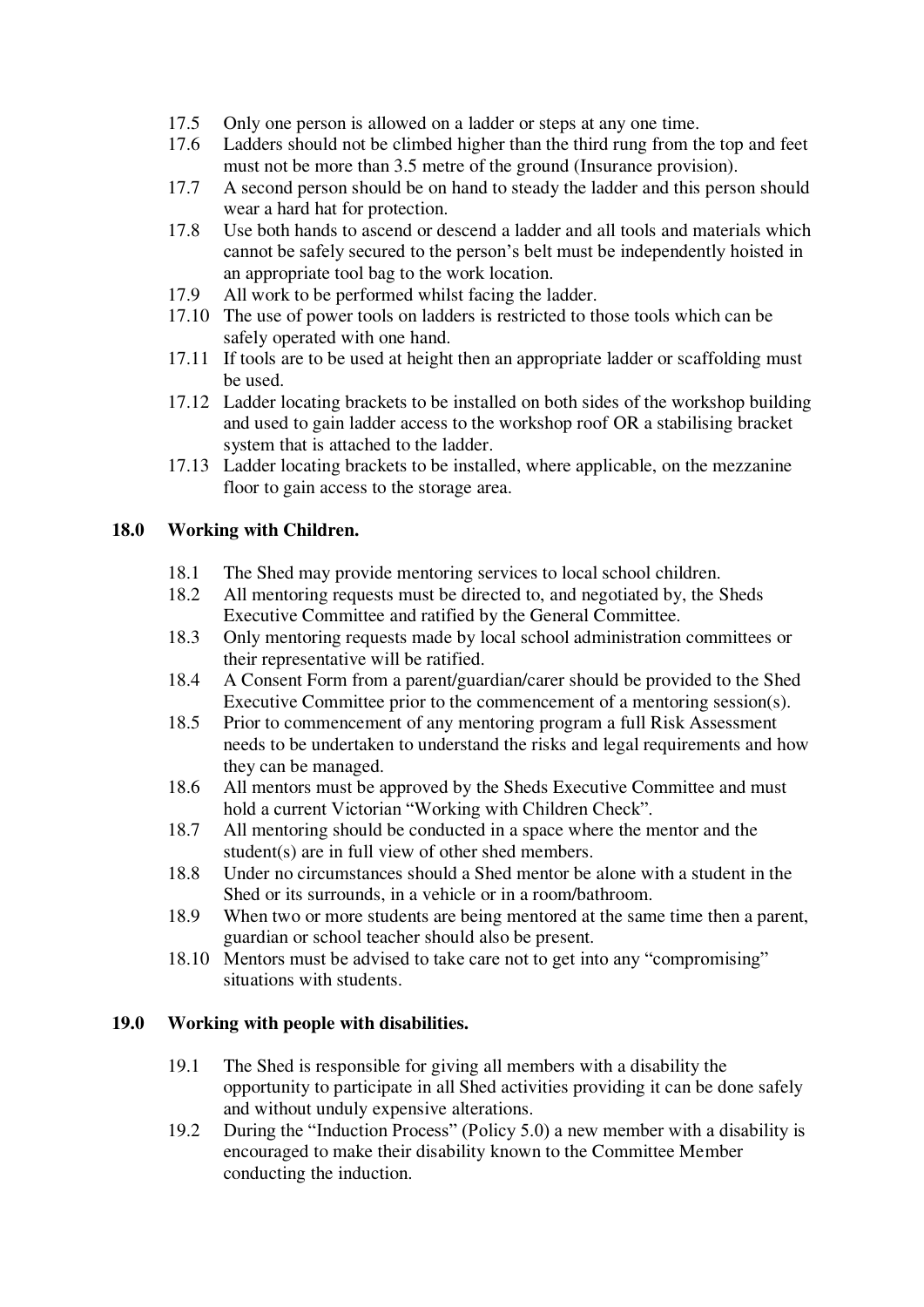- 19.3 During the power tools and machinery operational procedures competency assessments conducted by the Workshop Panel (Policy 7.0) a new member with a disability is encouraged to make their disability known to the Panel member conducting the assessment.
- 19.4 Existing members with a new or worsening disability are encouraged to make their new circumstances known to the Workshop Panel and, if deemed necessary, a new competency assessment may need to be conducted.

### **20.0 Chemicals**

- 20.1 A secure "Chemical Storage Cupboard" for the storage of all dangerous chemicals needs to be maintained in an appropriate and safe place within a room/building away from the main workshop area.
- 20.2 A small amount of chemicals that may be used on a daily basis may to be stored in secure containers in an identified safe place inside the main workshop area.
- 20.3 "Material Safety Data Sheets (MSDS) need to be obtained for all chemicals that are stored in the Shed and copies of the sheets stored in the "Chemical Storage Cupboard" and on file in the main workshop area.
- 20.4 All chemical containers must have appropriate labels especially the smaller containers that may be used to store small amounts of the chemical in the main workshop
- 20.5 All chemicals must be used, stored and disposed of in a safe and legal manner and in accordance with the MSDS.
- 20.6 All chemical spills need to be cleaned up immediately and materials used in the clean-up process need to be disposed of in a safe and legal manner.
- 20.7 Chemicals donated to the Shed can only be accepted if the original labelling is readable and the product is within the used by date.
- 20.8 An annual audit of all chemicals, paints and MSCS to be conducted.

## **21.0 Shelf life Monitoring**

- 21.1 The Shed needs to identify items that have a defined shelf life and to replace these items prior to exceeding their shelf life.
- 21.2 Items to be included under this policy are all food items, first aid supplies and chemicals.
- 21.3 All out of date items need to be disposed of in an appropriate, safe and legal manner.

## **22.0 Waste Disposal.**

- 22.1 Normal waste may be disposed of via the Shires weekly kerbside waste collection including all recyclable material.
- 22.2 'Trade Waste' items that cannot be disposed of via the normal weekly collection system are to be disposed of at the Mt Beauty Transfer Station.
- 22.3 All compostable items should be collected and placed in the appropriate compost bins.